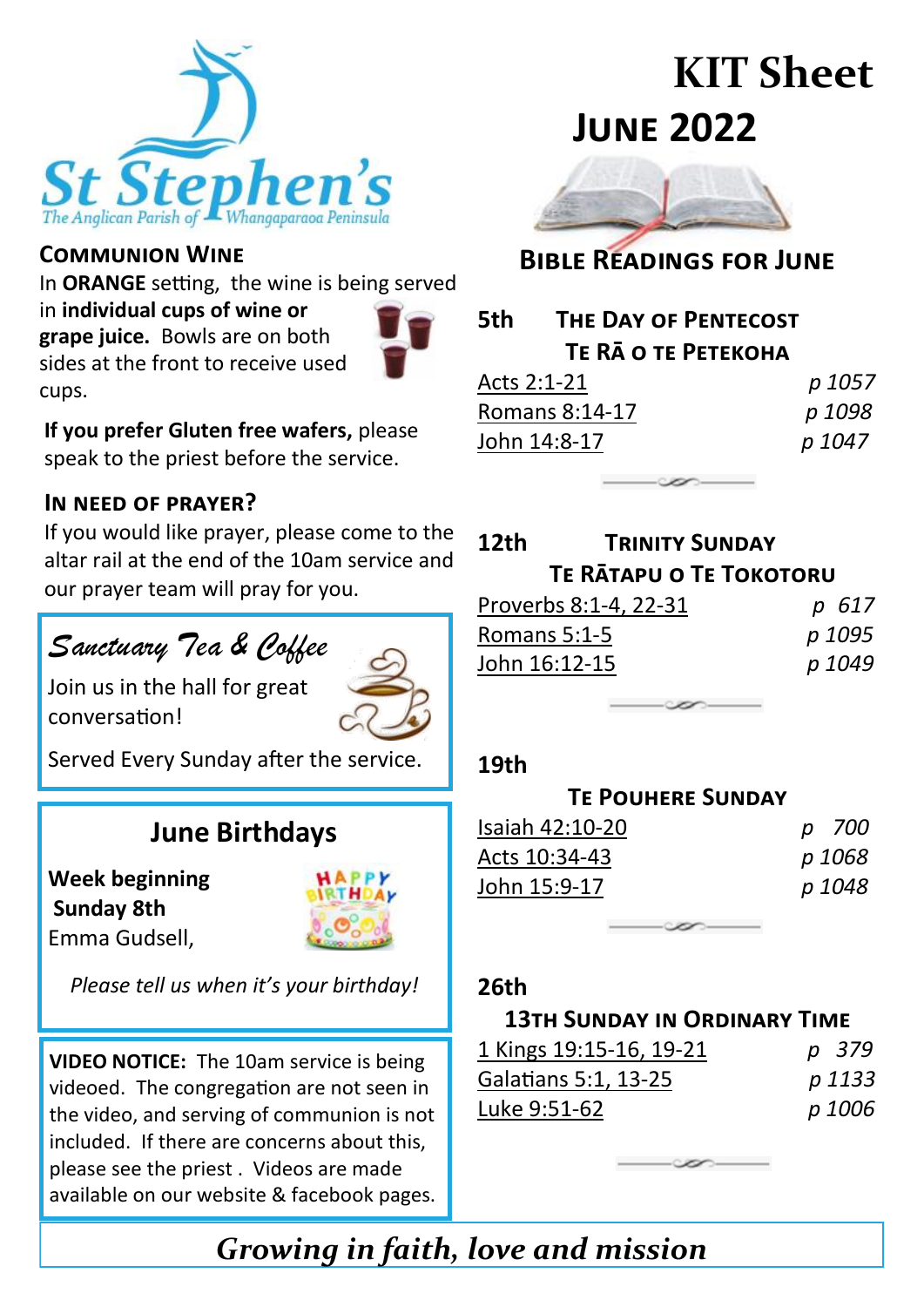

Please pray for those who are ill, lonely or in need of healing and loving care, especially: Beverly Lord, Iris Bale, Gus Holgate-Simpson, David & Lisa Webb, William Pihema.

*Please ring Belinda in the office (554- 0747) to have your name included on the KITsheet prayer list.*



*Our Prayer Chain people can offer focussed, confidential prayer at a distance. To be included, contact Anne Aspden Prayer Chain leader (424 3693)*

If you would like healing prayer for any need: spiritual, physical or emotional; please speak to **Anne Aspden, our pastoral care co-ordinator**.

## **Keeping our People in touch**

Please take a copy of this news sheet to anyone not at church this morning.

If you know of anyone who is sick at home or in hospital please let **Anne Aspden (***424 3693)* know.



As people attending the AGM heard, Wendy is changing her working hours partly because of increased work at the Library, and partly because of changes in her personal circumstances. We are thrilled that she will continue to be responsible for Messy Church, she will also be preparing material for the children to do while participating in Sunday morning services, and be a major contributor to the monthly intergenerational services on the 2nd Sunday of the month.

This means our search for a youth worker is expanded, if this sounds like you or someone you know, please get in touch!

# **Mission Jams!**

Yum! **Quince Jelly** and **Quince Jam**  made by Helen, available now on the Missions Table. Don't miss out! Grab yours today!

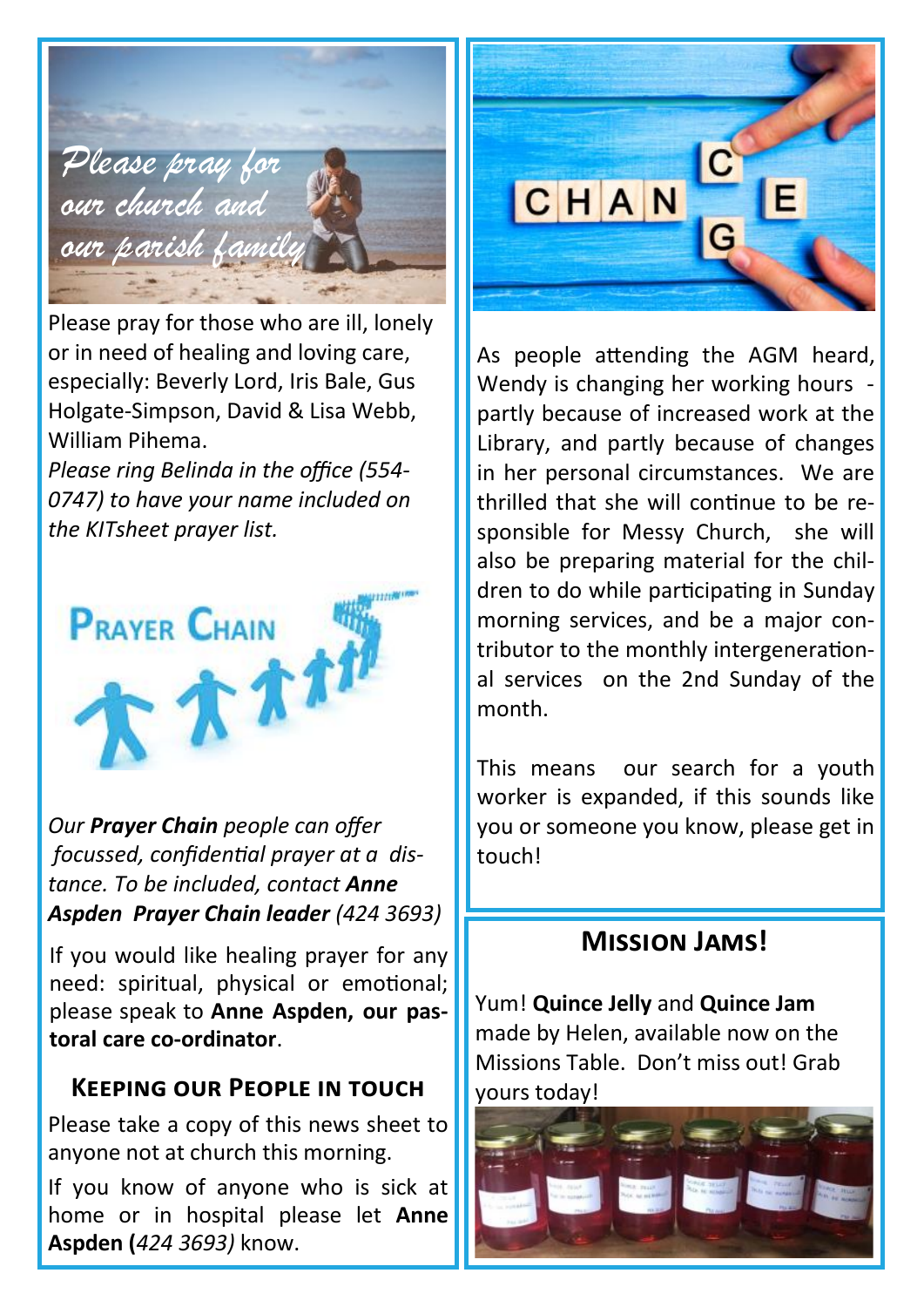# **10am Service Changes**

With the changes to Wendy's role there will be some changes to the 10am Family Communion Services - you may have noticed some of these already!

The children will be participating more in the service, and most weeks they will remain in the auditorium throughout the service and thereby gain a greater understanding of church as they mature. You may have noticed that the children's area in the auditorium has grown to provide more space so they can more easily work on the crafts and activities provided for them. These are prepared based on the bible readings for the week so that the content is relevant to what they are listening to with the adults, and allow for engagement of more modes of learning in the service.

The interactive prayers that have been introduced are designed to encourage active participation in our intercessions for all ages and application to our lives throughout the week. On the 2nd Sunday of the month we will be changing the format of the service a little to foster interconnection between all those present from the oldest to the youngest and everyone in between, and thus growing our sense of community. Once a month on the 3rd Sunday, the children will go to their own classes where they will journey through the Bible together.

Communion will continue to be celebrated every week.



St Stephen's Whangaparaoa is seeking a **Child, Youth and Families Minister**



20 - 40 hours/ week, can be flexible to suit the right applicant or job share could be considered. We already have programmes in place for children up to 12 years, and have scope to grow youth ministry beginning with our 11 and 12 year olds and expanding from there.

If you have a passion to nurture children, young people and their families in their faith journey we would love to meet you and discuss your particular strengths and ideas that you would bring to the role.

Contact: Alison Vedder, Parish Manager 027 478 9545 manager@ststephenswgp.org.nz

theological talks–it's Christ living in you!